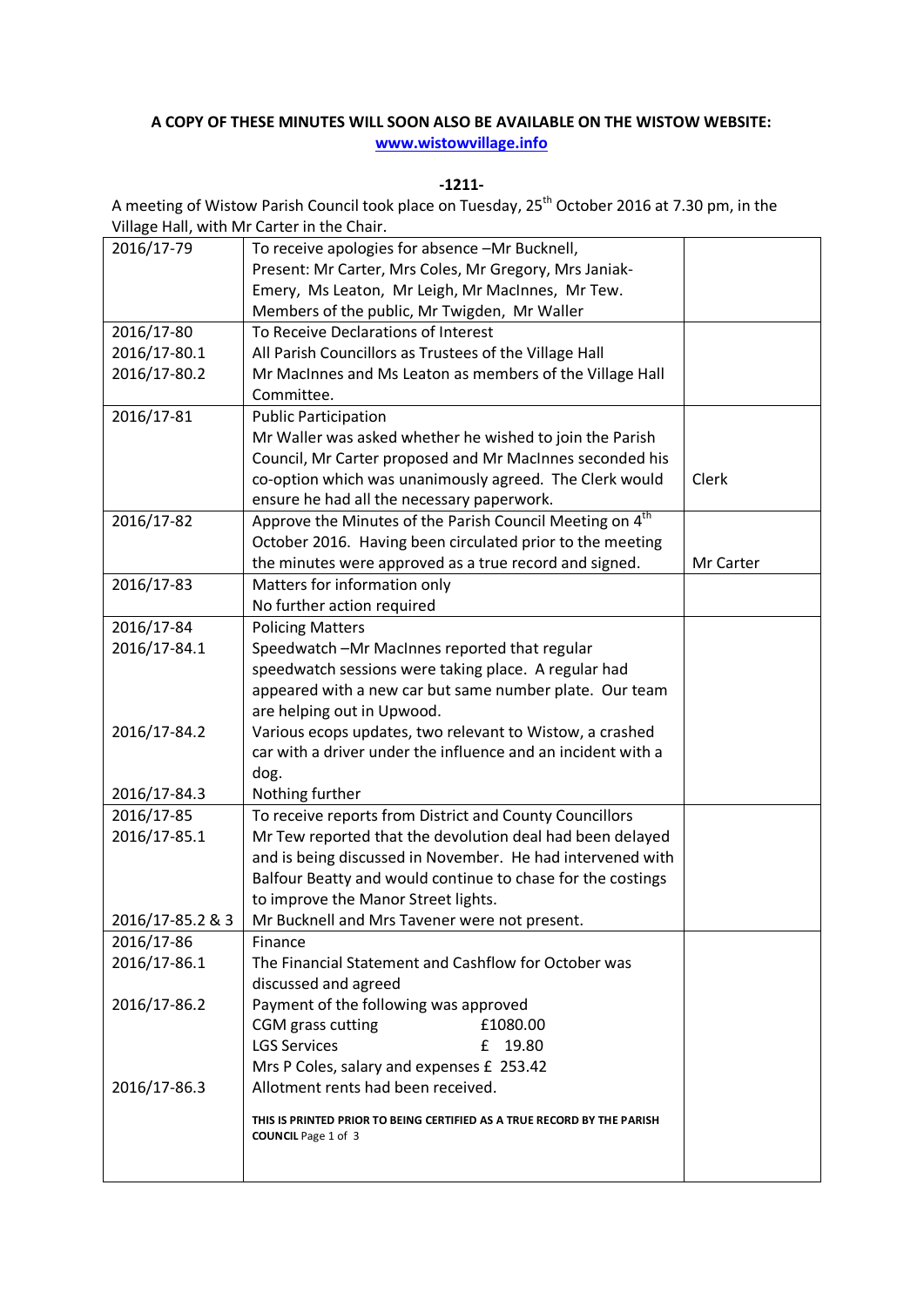|              | $-2012-$                                                                |                 |
|--------------|-------------------------------------------------------------------------|-----------------|
|              |                                                                         |                 |
| 2016/17-87   | Correspondence                                                          |                 |
| 2016/17-87.1 | Email from Ms Lovell regarding Parish Council Meeting                   |                 |
| 2016/17-87.2 | Mr Waller and Mr Carter would attend the Parish Council                 | Mr Carter/Clerk |
|              | Conference on 18 <sup>th</sup> November 2016. Clerk to book.            | Mr Waller       |
| 2016/17-88   | To consider any Planning Applications received and planning             |                 |
|              | related issues                                                          |                 |
| 2016/17-88.1 | None.                                                                   |                 |
| 2016/17-89   | <b>Highways Report/Traffic Matters</b>                                  |                 |
| 2016/17-89.1 | MVAS, Mr Leigh would contact Westcotec regarding the                    | Mr Leigh        |
|              | forms required for the MVAS. They need to take on the                   |                 |
|              | project management in order for this to proceed.                        |                 |
| 2016/17-89.2 | Clerk had reported overhanging hedges at The Grove.                     |                 |
| 2016/17-89.3 | Gritting routes reduced affecting the bus route. Clerk to               |                 |
|              | contact to see if there is any process to get the hill gritted.         | <b>Clerk</b>    |
| 2016/17-89.4 | Tour of Cambridgeshire to pass through Wistow next year.                |                 |
|              | Mr Carter and Clerk had made contact with organisers but                |                 |
|              | they had not responded. Clerk to invite them to attend next             |                 |
|              | meeting to discuss. Mixed response on Council.                          | Clerk           |
| 2016/17-90   | <b>Maintenance Issues</b>                                               |                 |
| 2016/17-90.1 | Mr Carter and Mr MacInnes would meet next week to                       |                 |
|              | finalise grant forms and coordinate rest of jobs.                       | Mr Carter/Mr    |
| 2016/17-72.2 | Risk assessment forms were received from Mr MacInnes for                | <b>MacInnes</b> |
|              | August and Mr Leigh for October. Mr Gregory's for                       |                 |
|              | September were still outstanding. The Clerk would email                 | Clerk           |
|              | those responsible for November and December.                            |                 |
| 2016/17-90.3 | Clerk meeting CGM on Thursday to walk the village to                    | Mr              |
|              | ensure correct quote and cutting next year.                             | MacInnes/Clerk  |
| 2016/17-90.4 | Mr Burton had made a loss on the hedge cutting this year                |                 |
|              | due to the growth of the hedge. He would be invited to                  | Clerk           |
|              | invoice for the extra work.                                             |                 |
| 2016/17-91   | <b>Administration issues</b>                                            |                 |
| 2016/17-91.1 | All 7 Councillor positions are now taken. There is no interest          |                 |
|              | in the Clerk's position but it has become clear that the                |                 |
|              | current salary is below the going rate. It was therefore                | Mr Carter/Clerk |
|              | agreed to increase the Clerk's hourly rate to £13 and be                |                 |
|              | prepared to increase if necessary for a CiLCA qualified clerk.          |                 |
|              | Mr Carter and the Clerk would look at the budget                        |                 |
|              | implications, re-advertise and look at capping the number of            |                 |
|              | hours per month. Mr Leigh proposed and Mr Carter                        |                 |
|              | seconded that the increase should come into effect on 1st               |                 |
|              | November 2016, this was agreed.                                         |                 |
| 2016/17-91.2 | Streetlighting in Manor Street, all lamps are working, Mr               | Clerk/Mr Tew    |
|              | Tew and Clerk would continue to chase improvements.                     |                 |
| 2016/17-91.3 | It was agreed that Councillor training would be scheduled               |                 |
|              | for February.                                                           |                 |
|              |                                                                         |                 |
|              | THIS IS PRINTED PRIOR TO BEING CERTIFIED AS A TRUE RECORD BY THE PARISH |                 |
|              | <b>COUNCIL</b> Page 2 of 3                                              |                 |
|              |                                                                         |                 |
|              |                                                                         |                 |